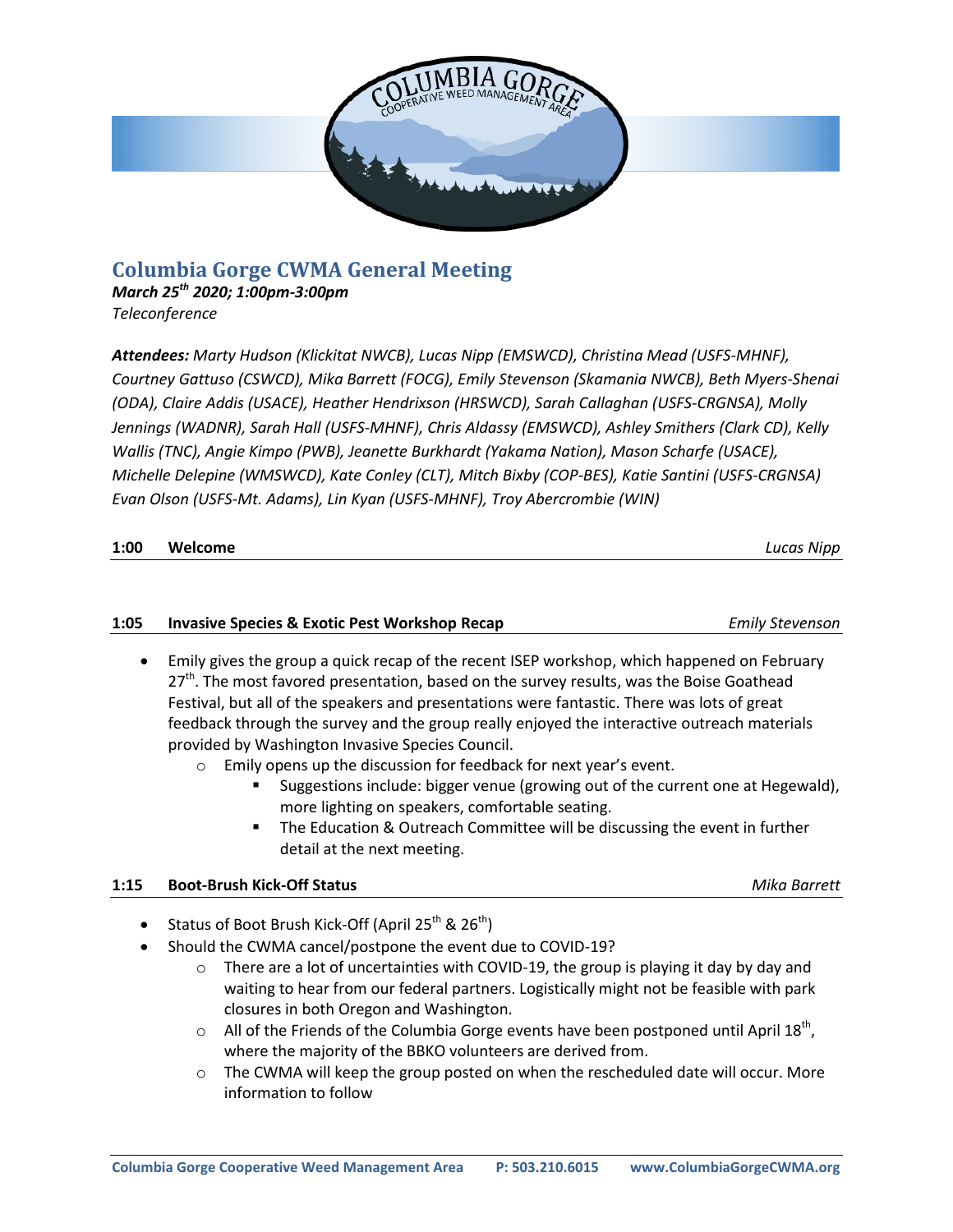- Kelly Tom McCall Preserve is closed there is a barricade the Rowena trailheads.
- Molly Events closed until April  $8<sup>th</sup>$ , camping closed until end of April.

## **1:25 Field Day Ideas (***continued***)** *Courtney Gattuso*

- What topic(s) interest the group most?
	- Bull frog sites tour
		- o Turtle Haven
		- o Conboy Ponds
		- o Collins Slide Pond
	- Revisiting old dam sites/restoration sites
	- Mt. Adams planting site Trout Creek Hemlock Dam
	- Flowering Rush East side of John Day Dam
		- o US Army Corps, ODA,
		- o Infestations might be too patchy
	- The Education & Outreach Committee will be working on a tentative lineup of speakers in hopes sites will reopen this summer/fall.

### **1:40 Partner Updates** All

### How are we handling spring treatments with current COVID-19 outbreaks?

- **Ashley Smithers (Clark CD)**
	- o First time with the group
	- o Working with their local farmers to distribute their products, created a website to help get products in consumer hands while staying safe.

### **Beth Myers-Shenai (ODA)**

- o OWEB Meeting new listings (giant reed "B, T", one seed hawthorn "B", new thistle in Oregon "A" only in NW Oregon)
- $\circ$  Interagency Noxious Weed Symposium is the first week of December (December 3<sup>rd</sup>-6<sup>th</sup>) *The event has since been postponed until December 2021.*
- o Beth would like partners to keep ODA updated on park and recreational closures.
- **Sarah Callaghan and Katie Santini (CRGNSA)**
	- o Forest management and protection including weed treatments and field work still part of the needs operationally, deemed really critical if we can do safely.
		- This includes human health, firefighting, other projects on a case by case basis (such as GM work inside closed area of gorge).
		- Acknowledged requests to share her field safety protocols. She can share parts of the risk assessment (relevant parts directed from leadership and safety staff) – regards to field safety protocols.
- **Christina Mead (MHNF)**
	- o In the same boat as Scenic Area folks, hopes it smooths out soon.
- **Chris Aldassy and Lucas Nipp (EMSWCD)**
	- $\circ$  Chris Aldassy While on a holding pattern and waiting to see what all shakes out, they are looking at ways to proceed. One little positive: we did a spray on all the shiny geranium in scenic area. Prioritizing what we will be able to hopefully taken on. Figuring it all out internally with staff and contractors.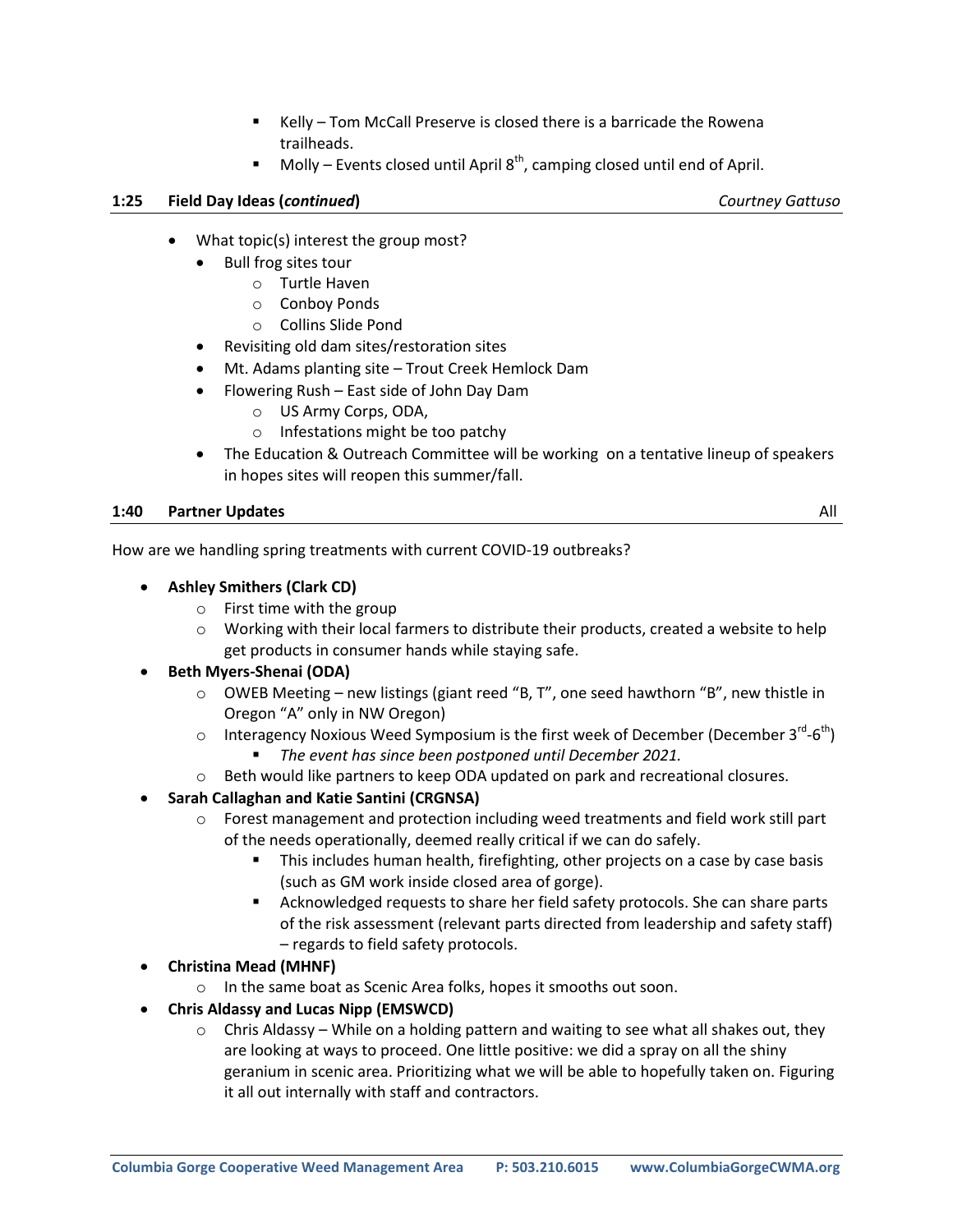$\circ$  Lucas Nipp – A lot of collaboration from SWCDs on how we are going to get contractor crew work. Those that can maintain 6' distance, designate someone to enforce 6' distance can and are working. Set up guidnelines on how to work in contractors. Aiming to complete field work.

# **Courtney Gattuso (CSWCD)**

- $\circ$  We are continuing field work operations. All contractors we work with are working. We are compensating additional vehicles needed to take to sites. Some contractors are experiencing turnovers—be patient.
- $\circ$  We are still gearing up for garlic mustard treatment and carry on with best that we have. Staff is continuing field work, via separate vehicles.
- $\circ$  Utilizing already developed door hangers so they don't need to perform any door knocks.
- **Claire Addis (USACE)**
	- o All of their public lands are closed.
- **Emily Stevenson (Skamania County)**
	- $\circ$  Business as usual for her and Cyndi. One limitation is number of vehicles we have. Figuring it out. Hiring seasonal staff May 1. Already done some treatments.
	- $\circ$  Garlic mustard: For at least 5 years had not had any flowering plants go to seed. Treating for 10 years. Still had 30 rosettes. But are seeing good results. I do think there is hope for garlic mustard people.
	- o WA Parks: Some units are not allowing outside contractors. PNW-IPC is looking to get online trainings up!

# **Heather Hendrixson (HRSWCD)**

- o Appreciate all of the updates within partners, very helpful information.
- o Wrapped up our native plant sale a week and a half early.
- $\circ$  Gearing up for garlic mustard early May. Going really well/looking much better. If we can't get contractors out, staff will do it ourselves.
- $\circ$  Working with an OSU Entomologist about how English holly attracts the marmorated stink bug.

# **Jeanette Burkhardt (Yakama Nation)**

- o Essential staff at hatcheries is at work, but planting projects are postponed--cancelled events before stay at home order was issued.
- **Kelly Wallis (TNC)**
	- $\circ$  Tom McCall not doing field work. But hired seasonals. Not sure what to do with them but want to try to keep them working so don't have to lay them off.
	- o Mika Friends of Columbia Gorge has projects they can do.

# **Marty Hudson (Klickitat NWCB)**

- $\circ$  Still working since easy to do so independently. Getting roadsides sprayed and cherry orchard trail. Backyard spraying starthistle. Weeds haven't given up because of the coronavirus for us.
- **Mika Barrett (FOCG)**
	- o Works with volunteers who do manual weed work. Currently postponed volunteer events until end of April, but staff can still do field work provided that they take individual cars and sanitizing tools/gloves/ourselves. Weeds don't care that we have a pandemic and will be "one-woman-show" so we don't get too far behind.